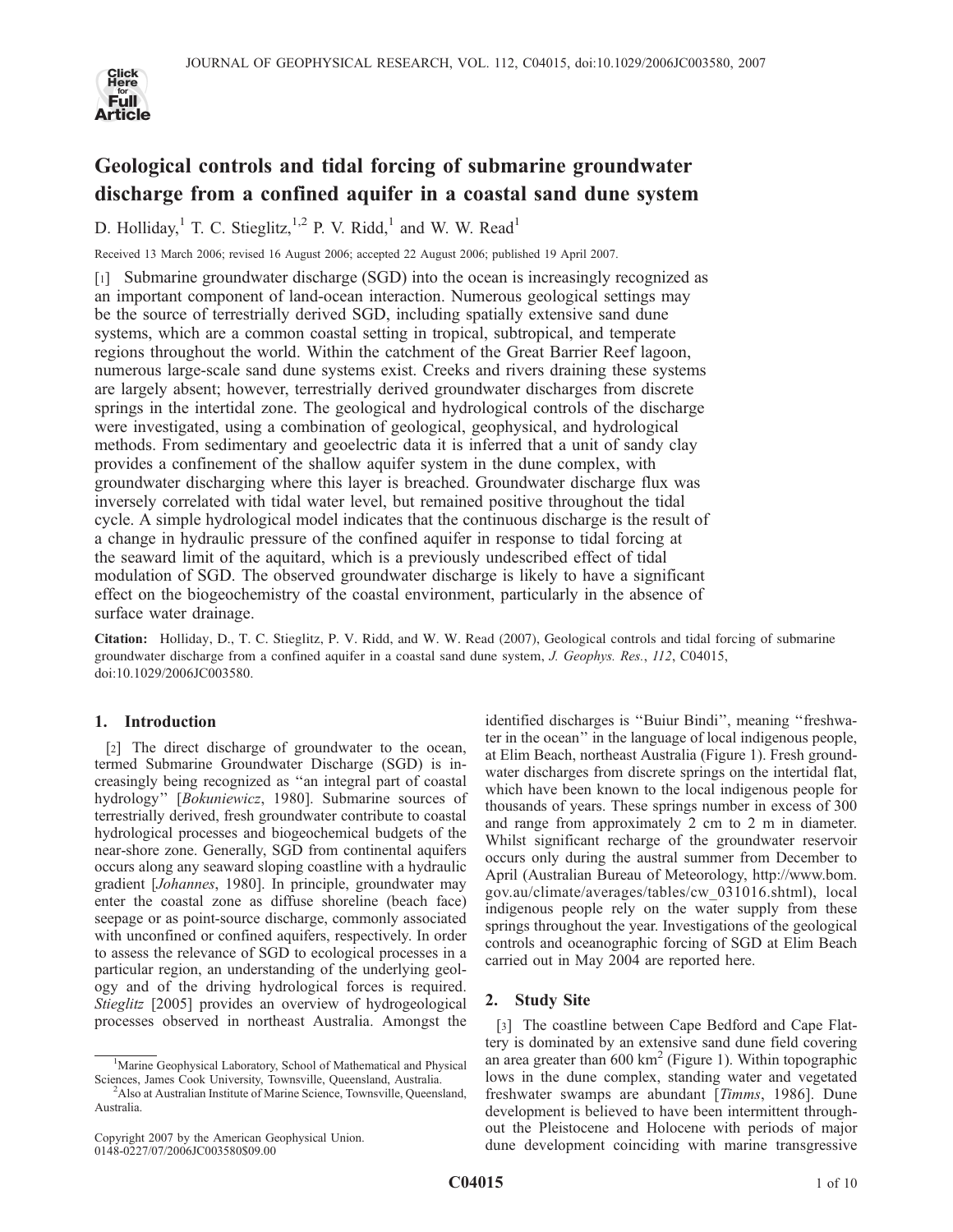

Figure 1. Location of the study site at Elim Beach, northeast Australia. The locations of the conductivity survey (CS) and of spring 081 are marked. Major dune ridges are marked, with heights ranging between 20 and 120 m above sea level.

events [Pye, 1982]. The climate in the region is seasonally humid tropical with approximately 75% of the average annual rainfall of 1750 mm precipitating between late December and late April (Australian Bureau of Meteorology, Cooktown Station). Stieglitz [2005] proposed a conceptual hydrological model for SGD, with the dune complex acting as a large ''sponge'', retaining groundwater beneath a shallow aquitard, with spring discharge occurring where the aquitard is breached.

[4] The study site is located at Elim Beach to the west of Cape Bedford (Figure 1). The beach is protected from dominant southeast trade winds by Cape Bedford, but lies exposed to north and northeast weather and the influence of occasional tropical cyclones. The region is mesotidal, experiencing semidiurnal tides with a diurnal asymmetry. The maximum spring tidal range is approximately 3 m. A tidal flat extends approximately 550 m seaward of the high water mark at Elim Beach, and hosts numerous freshwater springs

of variable sizes. At the shoreline, the beach vegetation is dominated by Melaleuca spp. A low erosional step marks the transition from beach face to beach ridge, and the beginning of an older vegetated dune complex. Directly behind the ridge, the gradient dips forming a freshwater wetland basin. Indigenous owners report that spring discharge in the intertidal zone is perennial, with only the driest years yielding a notable reduction of discharge. With the exception of the McIvor River approximately 15 km to the north of the study site, which predominantly drains low-lying areas landward of the dune complex, the absence of rivers and creeks from the bay results in limited surface water runoff.

## 3. Methods

[5] The geological and hydrological controls of the spring discharge at Elim Beach were investigated with a variety of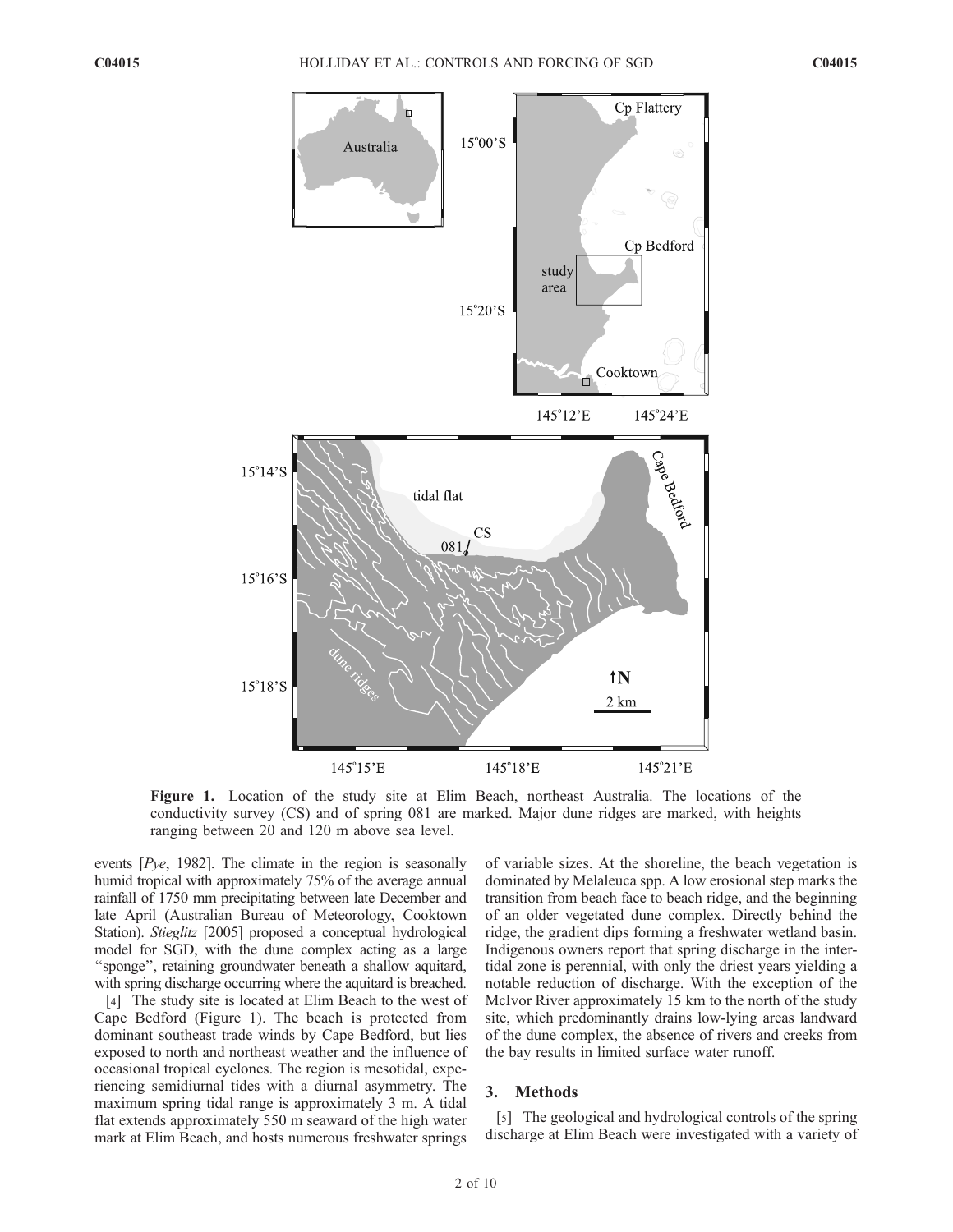

Figure 2. (a) Shore normal transect of bulk ground electric conductivity across the beach face and tidal flat and (b) inshore section of the transect together with core locations and stratigraphy. The location of spring 081 is marked with an x, and the high-water (HW) and low-water (LW) marks during the experiments are indicated on the right-hand axis.

methods. In situ bulk ground electric conductivity was recorded along a shore normal transect CS across the tidal flat (Figures 1 and 2). The waterline at low tide marked the seaward extent of the transect. The local topography was surveyed with a theodolite; elevations and distances for all points are referenced to approximately Australian Height Datum (AHD). Sediment cores were extracted at irregular intervals along the transect and inland thereof, using a hand auger and a vibrocorer. The extracted cores were logged, and bulk lithology ( $>63 \mu m$ ), grain size distribution and hydraulic conductivity were determined for all stratigraphic units. Hydraulic head and discharge rate were recorded from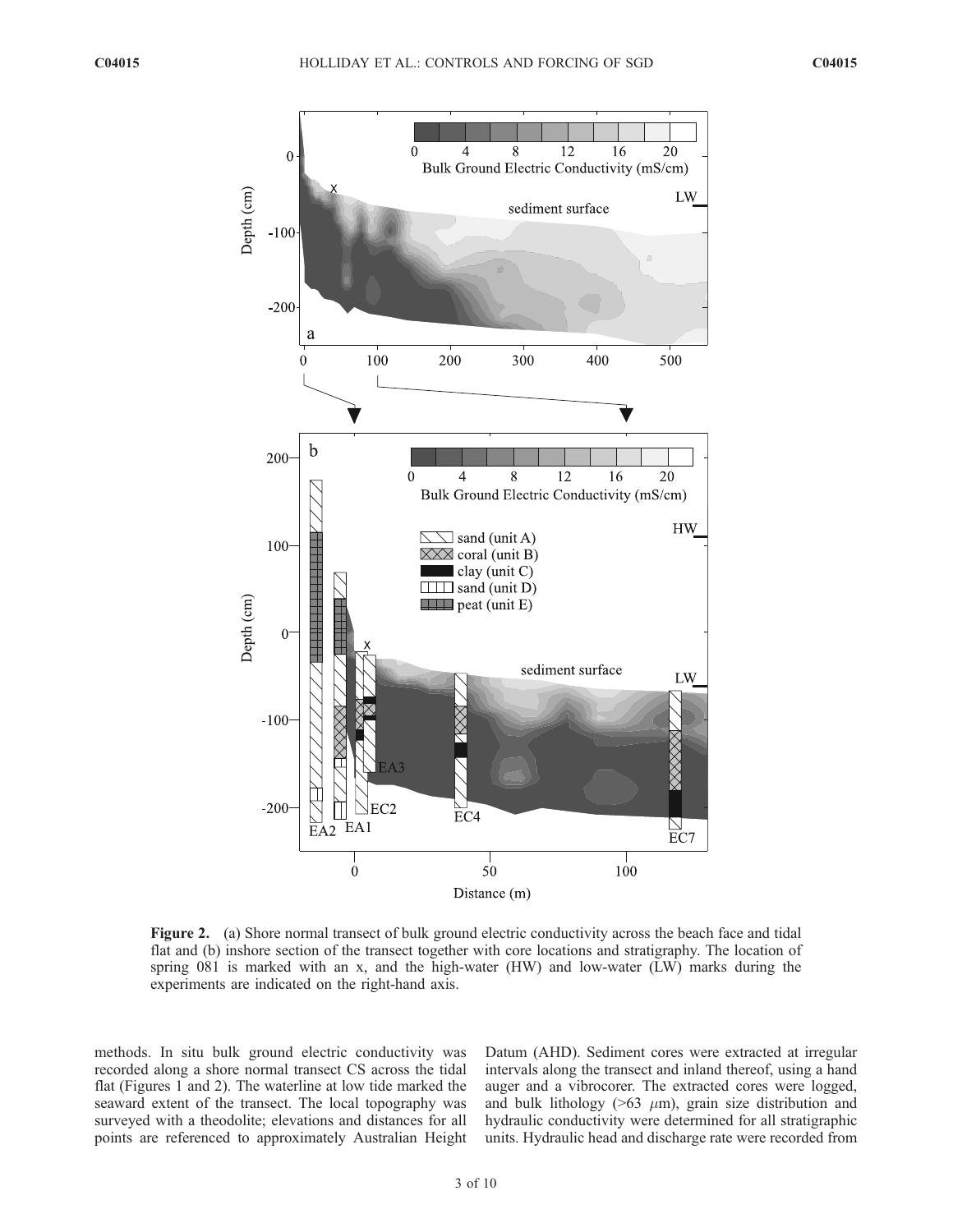a representative spring (spring 081) located on the transect, approximately 20 m offshore from the high tide mark (Figure 1). Detailed descriptions of the methods are presented below.

## 3.1. Bulk Ground Electrical Conductivity

[6] In situ bulk ground electrical conductivity is a useful measure to qualitatively assess localized, small-scale variations in the spatial distribution of groundwater in marine sediments [Ridd and Sam, 1996; Stieglitz, 2005]. In coastal sediments, reduced bulk ground conductivity is often associated with fresh or brackish pore water [e.g., Stieglitz, 2005]. Electrical conductivity profiles were recorded along transect CS with a purpose-built conductivity probe, the design of which is described in detail by Stieglitz et al. [2000]. The probe consists of a steel rod with a Wenner array of electrodes at the bottom end. Bulk ground conductivity at different depths is measured by pushing the rod into the sediment. Data were recorded in 10 cm depth increments to a total depth of 140 cm. The distance between profiles was between 2 m and 30 m. From these profiles, a contoured transect of bulk ground conductivity was constructed by interpolation using the software package Surfer. The probe was calibrated by immersing it into seawater of known conductivity. Relative errors in conductivity are less than 5% [Stieglitz et al., 2000].

[7] In addition, concurrent profiles of bulk ground conductivity and pore water salinity were recorded at selected sites, in order to establish the relationship between measured ground conductivity and pore water salinity. Pore water was sampled with minipiezometers consisting of 6 mm stainless steel pipe with four small holes at the tip. Maximum depth of penetration was 90 cm. Pore water was extracted with a 60 ml syringe connected to the open end of the piezometer with a clear plastic hose. The syringe was purged three times prior to measurement of pore water salinity with a Milwaukee MR100ATC handheld refractometer (accuracy of 1 practical salinity unit (psu)).

## 3.2. Sediment Properties

[8] In order to identify the sedimentary properties of the aquifer and confinement units, and to establish an estimate of the relative rate of water transport within each sedimentary unit, 6 cores were extracted along the conductivity transect (Figure 2b). The cores were logged visually (Figure 2b), and sediment grain size distributions were determined to establish a measure of relative sorting. A total of 38 samples (one sample of each unit from each core, Figure 2b) were wet-sieved at 1000  $\mu$ m, and standard bulk grain size analyses were performed using a Mastersizer-X laser particle sizer  $(4-2000 \mu m)$  grain size range).

[9] In addition, the hydraulic conductivity K of the stratigraphic units was determined on the basis of a standard measure of falling head [e.g., Marshall et al., 1996]. Each stratigraphic unit from vibrocore EC2 (representative for the sedimentary units occurring in all vibrocores) and a unit of peat found in auger cores EA1 and EA2 at the landward limit of the observation transect were assessed. Sediment samples of 3 cm thickness were cut from the cores at representative locations within each unit, using a syringe barrel (3 cm diameter) in a fashion similar to a cookie cutter. This way, alterations of the original sediment structure were

minimized (note, however, that some alteration of the sediment structure may have occurred during coring and cutting the core). Each sample was retained in the openended 60 ml syringe barrel of 3 cm diameter, and sieve mesh (63  $\mu$ m) was attached to the base. Sieve mesh of 63  $\mu$ m mesh size was chosen in order to minimize the loss of the fine grain fraction. The syringe was suspended so that the sieve mesh was at the base. Thirty ml of freshwater were added, equivalent to a hydraulic head of 4.5 cm. The hydraulic conductivity K was calculated from the change in head in the syringe with time, applying standard calculations [e.g., Marshall et al., 1996].

# 3.3. Hydraulic Head and Discharge Rate

[10] A seepage meter consisting of an upside down plastic drum with a depth of 70 cm and a diameter of 42 cm was deployed in spring 081 [cf. Lee, 1977]. The base of the seepage meter was deployed directly on the hard, confining unit. No leakage on the outside of the seepage meter was observed for the duration of the experiments, indicating that the seepage meter contained the spring (i.e., the breach in the confining layer) adequately. A minor reduction in spring flow rate due to installation of the seepage meter may have occurred, and therefore measured flow rate and hydraulic head may slightly underestimate the unrestricted flow rate/ hydraulic head.

[11] At the sediment surface, a garden hose was connected to a hose fitting in the top of the seepage meter. A standpipe was connected to the seepage meter via the garden hose, and hydraulic head in the pipe measured. The measured head represents the hydraulic head in the confined aquifer. Hydraulic head difference was calculated by subtracting the tidal water level overlying the sediment surface from the hydraulic head in the standpipe (with respect to the sediment surface), whereby the density difference between freshwater in the standpipe and overlying seawater was corrected for. Absolute error for measurements of hydraulic head is estimated at  $\pm 1$  cm. Subsequently, the standpipe was disconnected, and the discharge rate was determined by connecting a deflated 4-L plastic bladder to the seepage meter, and measuring discharge into the bladder per time. The relative error in discharge rate is estimated at  $\langle 5\% \rangle$ . Hydraulic head and discharge rate measurements were recorded at hourly intervals during the daytime. Measurements during the night were recorded as often as safety considerations permitted. A saltwater crocodile was sighted during data collection at night on 11 May. Therefore further data collection during that night was abandoned, and reassumed at first light. In the following night, a 20 m long hose was connected to the seepage meter in order to move the data collection point to the water's edge. Samples were collected by connecting the bladder to the extended hose, whereby the hose outlet was kept at the water surface, i.e., moved up the beach with the incoming tide. The measured flow rate is equal to the flow rate measured directly at the seepage meter less a reduction due to flow resistance, i.e., frictional effects in the hose. A laboratory test was carried out to determine the reduction in flow rate due to extended hose length at a head comparable to field conditions. A reduction of 42% in flow was determined, and corrected for. Both corrected and uncorrected values are reported. The salinity of representative samples during low and high tide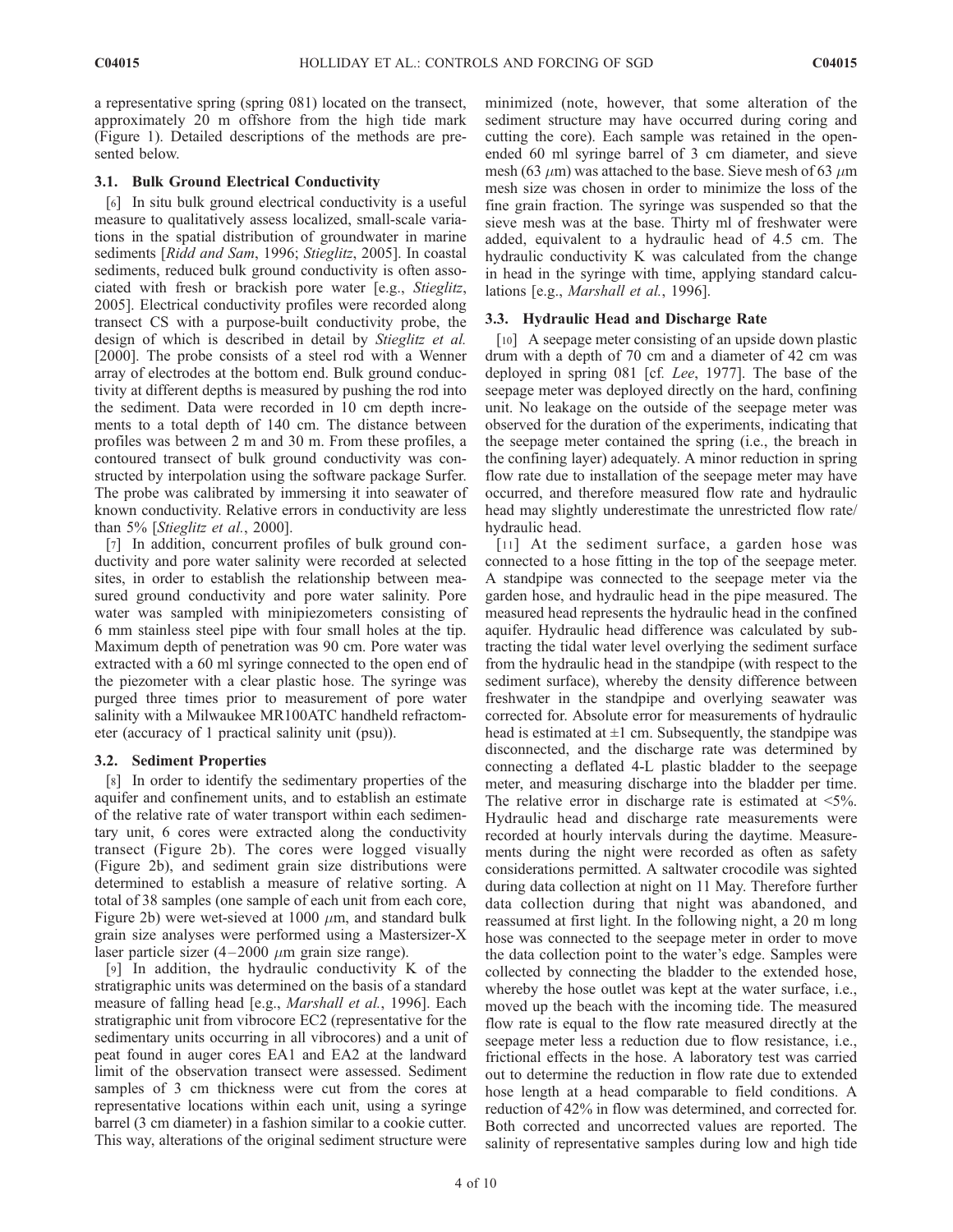

Figure 3. Profiles of (a) bulk ground conductivity and (b) pore water salinity at the same location indicate that low and high bulk electrical conductivity represents pore water of low and high salinity, respectively.

the spring discharge was measured with a Milwaukee MR100ATC handheld refractometer.

## 4. Results

## 4.1. Bulk Ground Electrical Conductivity

[12] The spatial distribution of bulk ground electrical conductivity shows a zone of high conductivity overlying a zone of low conductivity, separated by a well-defined conductivity gradient (Figure 2a). This boundary is irregular in depth but generally dips with increasing distance from shore. Low electrical conductivity extends to a distance of approximately 250 m seaward in the survey domain. Note that the aquifer may extend further offshore below the survey domain. Low electrical conductivity is found at or close to the sediment surface at the position of spring 081 and discrete locations seaward of spring 081. High and low bulk electrical conductivity is consistent with pore water of marine and terrestrial origin (i.e., seawater and freshwater), respectively, indicating that low bulk electrical conductivity represents pore water of low salinity (Figure 3).

## 4.2. Stratigraphy

[13] Three hand auger and four vibrocores were recovered from representative locations along the transect CS (Figure 2b). Vibrocore compression was  $10-15%$ . Depths of sedimentary units are reported in reference to the transect datum, whereby core compression was disregarded. Four lithologic units were recovered from the tidal flat, i.e., an upper sand unit above a coral and a clay unit, followed by lower sand unit. The cores extracted from the tidal flat had comparable stratigraphy (Figure 2b), with exception of core EA3 in which two minor clay unit were recovered above and below the coral unit. The origin of the top clay unit is unknown; it is likely reflecting a localized discontinuity. Core EC2 is thus regarded as representative of the principle sedimentary environment on the tidal flat. One additional unit was recovered from the beach face.

## 4.3. Grain Size Distribution, Qualitative Mineralogy, and Hydraulic Conductivity

[14] Grain size distribution analyses revealed that comparable sedimentary units had similar sorting between cores. Thus results for core EC2 only are reported in Table 1. Similarities in mineralogy exist between the lower sand unit (D), core EC2, and sandstone sampled from a weathered dune complex at a site referred to as ''Colored Sands'', west of Elim Beach (Figure 1). A predominance of quartz is evident for all samples. The sand units A and D are of a comparatively high hydraulic conductivity (Table 1). The hydraulic conductivity of the coral unit (B) and clay unit (C)

Table 1. Summary of Bulk Mineralogy, Relative Sorting, and Hydraulic Conductivity for the Recovered Stratigraphic Units

| Bulk Mineralogy, $>63 \mu m$                                                                                                                                                                                                                                                                                                                                       | Sorting                                | K, m $s^{-1}$        |
|--------------------------------------------------------------------------------------------------------------------------------------------------------------------------------------------------------------------------------------------------------------------------------------------------------------------------------------------------------------------|----------------------------------------|----------------------|
| Unit A $(-22 \text{ cm to } -72 \text{ cm})$ : Medium-bedded sand. Fine to coarse<br>(predominantly), angular to subrounded quartz grains (>90%).<br>Carbonate $(15\%)$ and Haematite $(5\%)$ distributed irregularly with<br>minor differences in percentage and distribution evident between                                                                     | well sorted<br>(strongly)<br>unimodal) | $1.6 \times 10^{-4}$ |
| cores.<br>Unit B $(-77 \text{ cm to } -112 \text{ cm})$ : Thick-bedded coral and shell<br>fragments (approximately $16-64$ mm), occasional fresh but mostly<br>moderate to highly weathered (appears biologic and chemical<br>alteration). A. c.f. <i>intermedia</i> and <i>M. digitata</i> . Matrix of sandy<br>(medium-coarse quartz) mud and coarse shell grit. | poorly sorted<br>(polymodal)           | $5.9 \times 10^{-7}$ |
| Unit C $(-112 \text{ cm to } -125 \text{ cm})$ : Thin-bedded sandy clay/silt. Very<br>fine (predominantly) to coarse, subangular to subrounded quartz<br>grains (>95% after sieving at 63 $\mu$ m). Grain size distribution<br>analysis revealed the clay/silt fraction to dominate the unit.                                                                      | moderately sorted<br>(bimodal)         | $1.9 \times 10^{-8}$ |
| Unit D $(-125 \text{ cm to } -209 \text{ cm})$ : Thick-bedded sand. Very fine to<br>coarse (predominantly medium), subangular to rounded quartz<br>(>95%). Complete absence of carbonate. Hematite and reworked<br>cemented quartz grains, irregularly distributed and variable in<br>abundance.                                                                   | well sorted<br>(unimodal)              | $2.9 \times 10^{-5}$ |
| Unit E (cores EA1 and EA2): Thick-bedded peat. Very high<br>organic content $(>90\%)$ with matrix of very fine to medium quartz<br>grains. Quartz matrix increases down core corresponding with<br>decrease in organic content                                                                                                                                     | well sorted                            | $5.5 \times 10^{-6}$ |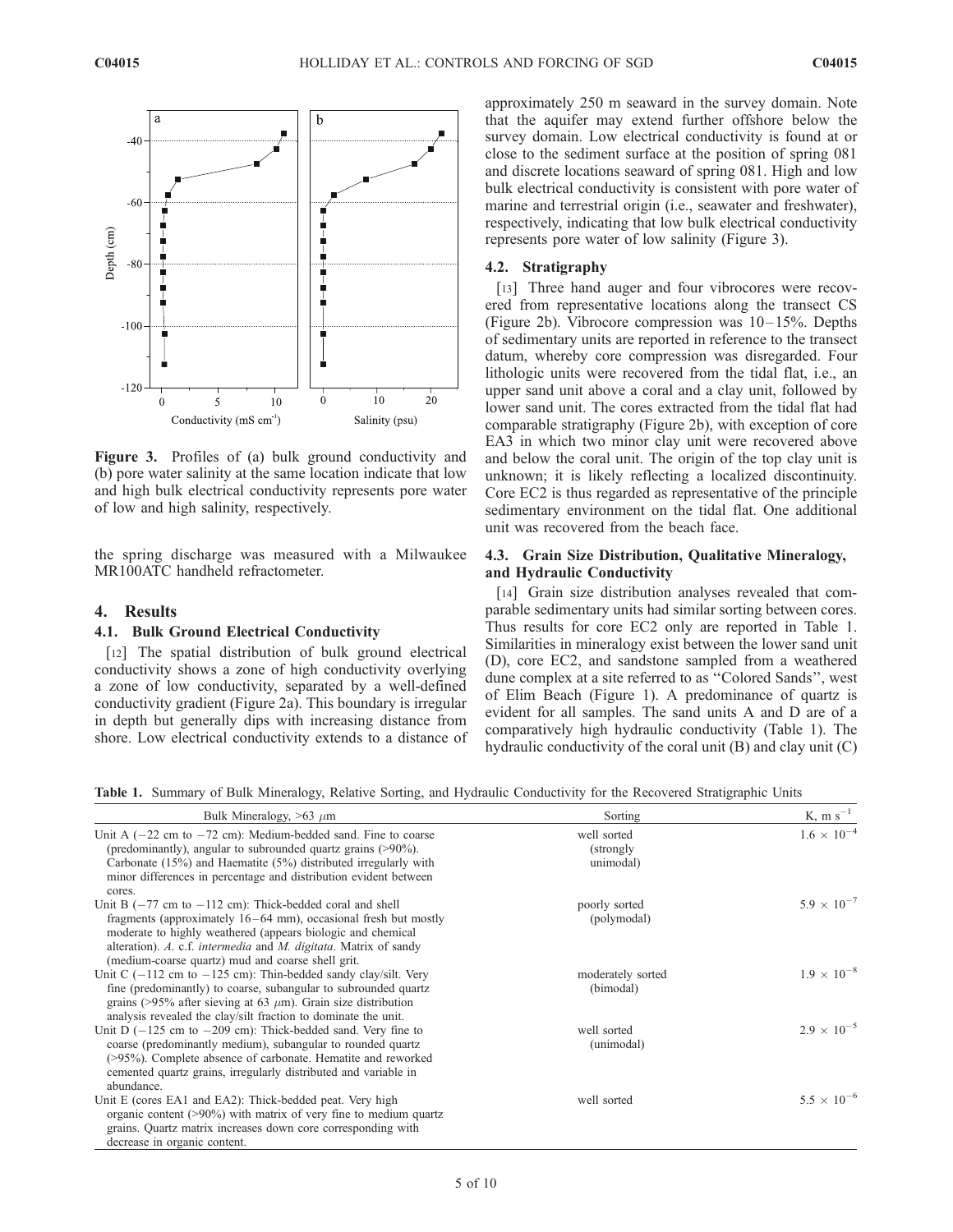

Figure 4. Time series of (a) hydraulic head and tidal water level, (b) hydraulic head difference, and (c) discharge rate, measured at spring 081. In Figure 4b the modeled head difference from equation (1) is included; in Figure 4c, measured data are displayed in black, and data corrected for frictional effects due to extended hose length on 12 May are shown in gray. Predicted tide data courtesy of the National Tidal Facility, Australia.

is 2 and 3 orders of magnitude smaller, respectively, than that of the underlying sand unit D.

#### 4.4. Hydraulic Head and Discharge Rate

[15] The highest values of hydraulic head difference (water level in standpipe minus tidal water level) at spring 081 over a 36 hr period corresponded to low to midtide with an average maximum value of approximately 62.5 cm (Figure 4b). A maximum discharge rate from the seepage meter of approximately 5.5 L min<sup>-1</sup> was recorded (Figure 4c). A reduction in discharge rate occurred in response to increasing tidal water level. The flow rate was not measured at high tide on 11 May, but an expected minimum rate at peak high tide can be calculated to be  $2.6$  l min<sup>-1</sup> on the basis of a regression between discharge and tidal water level. The minimum recorded uncorrected flow rate was  $1.1 \text{ l min}^{-1}$ . The uncorrected (underestimated) flow measurements from 12.0 to 12.3 days present a conservative lower limit of the flow rate. Importantly, discharge from the spring did not cease at any time throughout the tidal cycle; that is, no flow reversal as often observed occurred [e.g., Chanton et al., 2003; Sholkovitz et al., 2003]. Correspondingly the hydraulic head difference remained positive, i.e., above tidal water level at all times (Figure 4b). The discharge from the spring had a salinity of zero at all stages

of the tide. This is consistent with the observation of continuous discharge, i.e., no flow reversal during high tide. In other words, saline water does not appear to enter the confined aquifer during high tide, and recirculated seawater therefore does not contribute to SGD from the spring.

## 5. Discussion

[16] From the investigated sediment properties, a likely hydrogeological setting of the observed spring discharge can be derived. This includes a palaeodepositional interpretation of the stratigraphic record.

## 5.1. Palaeodeposition

[17] The lower sand units from all cores are interpreted to be dune sands. Both grain shape (subangular to round) and relative sorting are indicative of aeolian deposition. Qualitative mineralogical analyses (not presented here) revealed similarities between unit D and sandstone deposits outcropping approximately 50 m above sea level at the large sand dune complex ''Colored Sands'' west of Elim Beach (Figure 1). Pye [1983] suggested that sandstone units are dune deposits of the last interglacial age. Therefore the lower sand unit is most likely late Pleistocene in age owing to the presence of reworked sandstone and cemented quartz grains present throughout the unit in all cores [cf. Pye, 1983]. Extensive dune accumulation probably occurred throughout the Pleistocene low sea level stand and coincided with coastline progradation.

[18] The succession of stratigraphic units corresponds to early to mid-Holocene sea level transgression (10 to approximately 5.5 ka BP). The unit of sandy clay may represent a low-energy mangrove environment that migrated landward subsequent to the erosion of the existing Pleistocene dunes by a transgressive shoreline. The presence of clay material indicates a reduction in the depositional energy within the embayment, likely due to tombolo formation. The tombolo joining Cape Bedford to the mainland probably formed subsequent to approximately 6 ka BP when the sea level was at a position at or above the present-day shoreline [e.g., Larcombe and Carter, 1998]. Subsequent to tombolo formation, the coastal configuration and energy regime for the region was likely similar to that of the present day.

[19] The coral unit may either be a storm deposit or an inshore reef deposit. Coral material may have been pushed onshore in a high-energy storm event. If the unit was deposited before or after the Holocene sea level maximum, there had to have been a temporary rise in sea level, consistent with a storm surge, for coral to be deposited at location EA1 approximately +0.7 m above the present-day shoreline (Figure 2). The unit shares similarities with inshore reef deposits found in many fringing reef lagoons in north Queensland. Reef growth within the embayment was most probably at or above the present-day shoreline if the unit was deposited when sea level was at its maximum elevation of  $+2-3$  m approximately 6 ka BP [Larcombe and Carter, 1998]. Given the absence of coral rubble in core EA2 (taken approximately  $+1.8$  m above the present-day shoreline), in either scenario it is reasonable to assume that the position of core EA1 marks the approximate maximum landward limit of the coral rubble unit.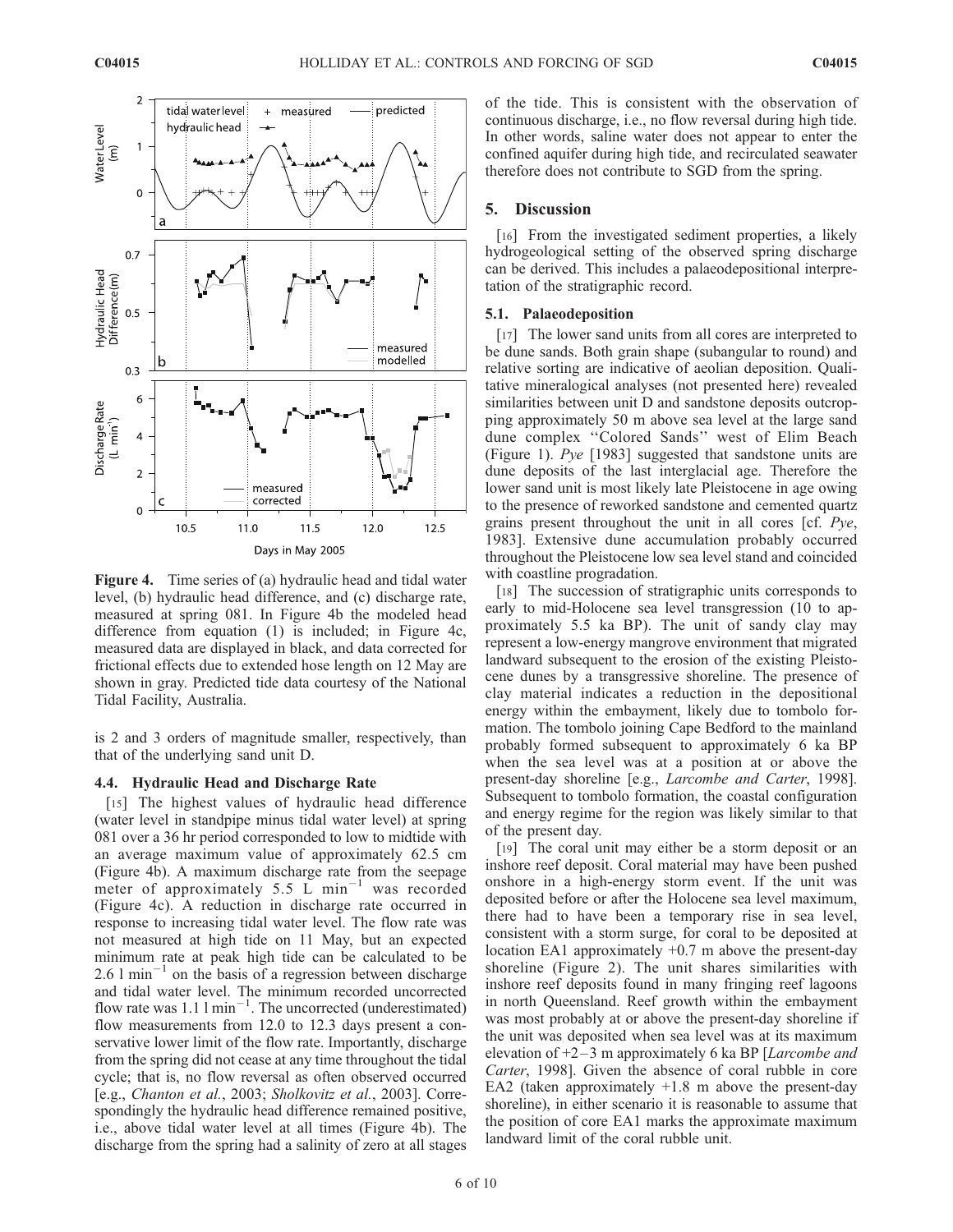[20] Lowering of sea level between approximately 3.5 to 2.5 ka BP resulted in shoreline progradation and minor dune formation [Larcombe and Carter, 1998]. At Elim Beach, this is evident from the presence of peat in cores EA1 and EA2. The unit of peat is assumed to have originated in a dune wetland since outcrops cooccur with Melaleuca spp. trees at the shoreline. For this to be a freshwater wetland deposit, a fore dune must have stood some distance seaward of this point. On the basis of an approximate accumulation rate of 1.2 mm  $y^{-1}$  for peat in a humid tropical environment (R. Wust and R. Bustin, unpublished data, 2002), it is estimated that a minimum age of 1.25 ka is required for the accumulation of the 1.5 m thick peat deposit in core EA2. However, Elim Beach is situated in the dry tropics and is seasonally dry, thus the accumulation of peat would be expected to be slower. A slow rate for peat accumulation of 0.5 mm  $y^{-1}$  would yield an approximate age of 3 ka (R. Wust and R. Bustin, unpublished data, 2002). In either case, ample time existed throughout the late Holocene regression for such extensive peat accumulation.

## 5.2. Hydrogeology of the Aquifer

[21] Grain size distribution analyses and hydraulic conductivity measurements indicate that both the coral and the clay units (units B and C) have the potential to provide confinement of the Elim Beach aquifer in the intertidal flat. Grain size fractions for both units typically range from very fine silt to coarse sand, and both units are characterized by poor sediment sorting and minimal interstitial spaces, a common characteristic of sediments of low hydraulic conductivity. Both the coral and clay units are significantly less permeable than the sand units (Table 1). However, considering that the spatial extent of the coral unit appears to be limited to the tidal flat only (see above), it is reasonable to assume that the clay unit provides the dominant confinement within, as well as onshore off, the tidal flat. The hydraulic conductivity of the lower sand unit below this confining unit is comparatively high, and the electric conductivity survey indicates the presence of fresh pore water in this unit. Thus this unit is a (confined) aquifer unit.

## 5.3. Spatial Distribution of Groundwater in the Intertidal Zone

[22] The observed distribution of high-conductivity/seawater overlying low-conductivity/fresh groundwater separated by a distinct, sharp interface identifies the location of a shallow confining layer (aquitard). Fresh interstitial water (low electric conductivity) can only extend as far offshore as observed if the aquifer is confined [e.g., Stieglitz, 2005]. The narrow band of low-conductivity freshwater closely above the aquitard is a result of the upward movement of fresh groundwater into the sedimentary layers above the confinement, either by seepage through a semi-impermeable aquitard or through breaches in the aquitard forming springs (Figure 2). Conversely, upward forcing of fresh groundwater by the hydraulic pressure of the confined aquifer, aided by the comparatively lower hydraulic conductivity of the coral and clay units prevents the vertical, downward infiltration of seawater. Typically, below the depth of the aquitard; that is, within the confined aquifer, only low electrical conductivity/freshwater occurs.

[23] High electrical conductivity/seawater penetrates into greater depth with increasing distance seaward, indicating a seaward-sloping aquitard. Between 200 m and 400 m along the transect, the interface between low and high electrical conductivity is less well defined, indicating a zone of mixing between low electrical conductivity/freshwater and high electrical conductivity/seawater. This is likely due to a reduced aquifer pressure with distance from shore. Note that the aquifer may continue beyond 300 m along the transect, but at depths below the survey domain. Low electrical conductivity at the position of spring 081 is uniform with depth and is consistent with the presence of spring discharge of fresh groundwater (Figure 2). The conductivity data indicate preferential forcing of freshwater to the sediment surface at different locations along the transect. Such preferential flow paths can be associated with differences in sediment structure, in particular of the aquitard, occurring at paths of least resistance. At 39 m and 119 m along the transect, low electrical conductivity/freshwater occurs close to the sediment surface. No major discharge of freshwater was observed at these positions during the main field investigations; however, 1 week after the main field investigations, a new small spring had appeared at transect position 130 m. At approximately 60 m along the transect, slightly higher conductivity occurs at depth, most probably resulting from overlying more saline water flowing downward along the conductivity probe at this location.

#### 5.4. Tidal Forcing of SGD from the Confined Aquifer

[24] Hydraulic head difference and discharge rate from spring 081 were inversely correlated with tide. With increasing tidal water level, discharge from spring 081 decreased; however, it remained positive throughout the tidal cycle. This implies that the hydraulic head difference must have remained positive throughout the tidal cycle, i.e., above tidal water level. A priori, this is not intuitive: at low tide, the hydraulic head (i.e., the water level in the standpipe) at 62.5 cm was below the high tide mark of >100 cm. One would expect the flow from the spring to cease and in fact to reverse when the level of the tide exceeds 62.5 cm. Instead, a rise of the hydraulic head with increasing tidal water level was observed.

[25] Minor fluctuations in water table position and discharge are known to occur in unconfined aquifers caused by tidal pumping [e.g., Turner et al., 1997; Drabsch et al., 1999; Robinson et al., 2006; Taniguchi et al., 2006]. However, the response of the hydraulic head difference in a confined aquifer to tidal forcing is far more significant [Bear, 1979; Townley, 1995; Jiao and Tang, 1999]. Where the hydraulic head at low tide is below the high tide water level, the hydraulic pressure of the confined aquifer must change during the tidal cycle for the hydraulic head difference to remain positive. Because of the presence of an aquitard at Elim Beach, the major influence of tidal forcing must be a differential pressure forcing at its seaward limit, causing temporal variations of the hydraulic pressure of the confined aquifer with tidal water level. In an aquifer system of considerable size, the tidal pressure at the seaward limit of the aquifer is unlikely to result in an elevation of the hydraulic head at its inland boundary. In summary, the continuous elevation of the hydraulic head difference above tidal water level is suggested to be the result of a tide-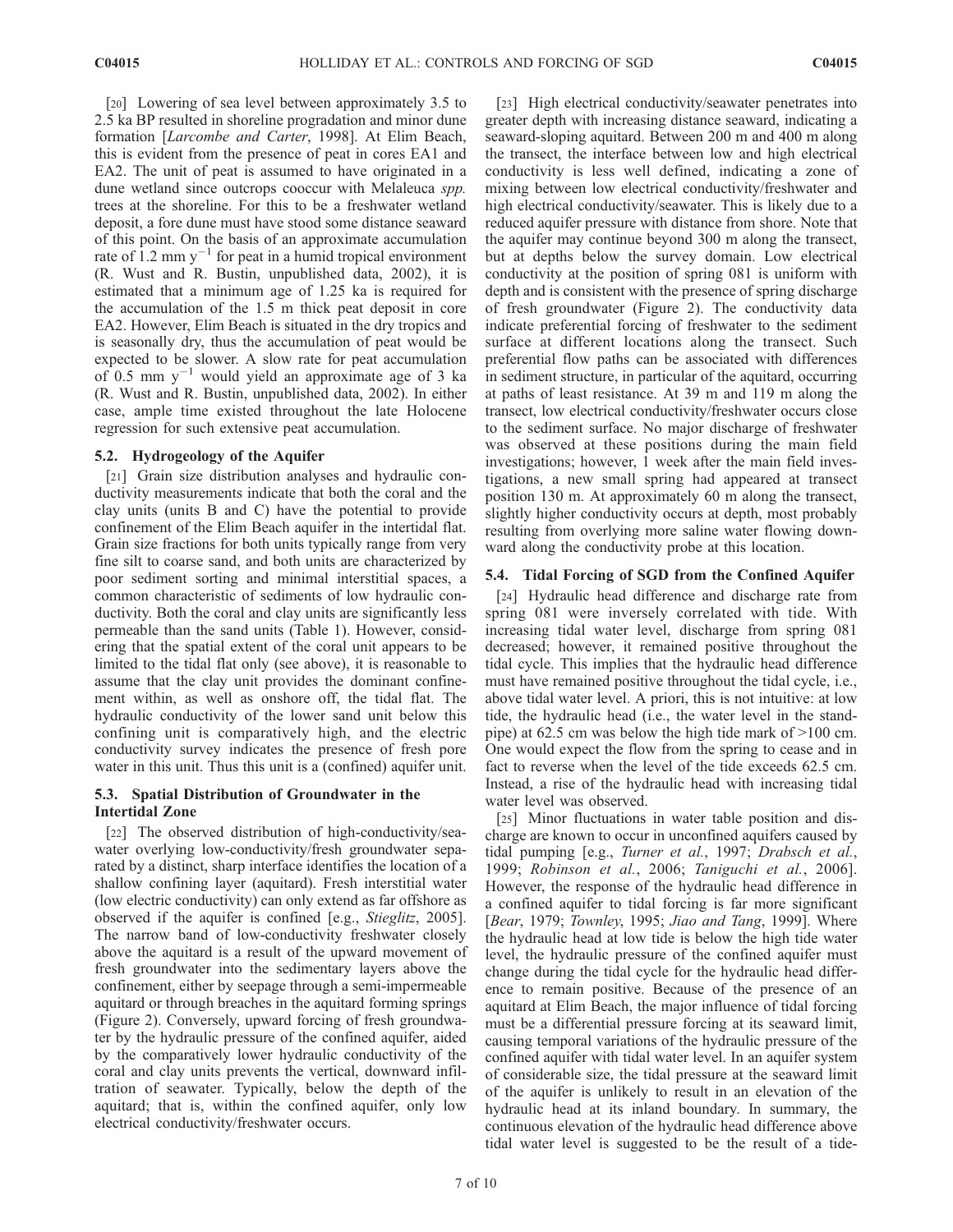

**Figure 5.** (a) Observed water level  $\Phi_{obs}$  in the standpipe at spring 081 as function of observed tidal water level  $h_2$  <sub>obs</sub> above spring 081, together with linear regression function. (b) Schematic confined aquifer; parameters are explained in the text.

induced increase of hydraulic pressure in the confined aquifer at its seaward limit.

[26] The observed water level in the standpipe at spring 081 is linearly related to the tidal water level during tidal inundation (Figure 5a):

$$
\Phi_{obs} = (0.60 \pm 0.02) + (0.72 \pm 0.09)h_{2obs} \text{ with } r^2 = 0.89 \quad (1)
$$

where  $\Phi_{\rm obs}$  is the observed water level in the standpipe, and  $h_{2obs}$  is the observed tidal water level at spring 081. This relationship can be examined with a simple hydrological model. Assume a horizontal, confined aquifer (100% confinement) with length L, hydraulic head  $h_1$  at the landward limit of the aquifer ( $x = 0$ ), and hydraulic head  $h<sub>2</sub>$ on the seaward limit of the aquifer  $(x = L)$  as illustrated in Figure 5b, i.e.,

$$
h(x = 0) = h_1
$$
 and  $h(x = L) = h_2$  (2)

where  $h(x)$  is the hydraulic head at distance x (Figure 5b). At the vertical limit of the aquifer the flux will be zero, i.e.,

$$
K\frac{\partial h}{\partial y} = 0 \qquad \text{at } y = 0 \tag{3}
$$

Assuming that there is no lag or attenuation of the response of the aquifer to the tidal forcing, the hydraulic head will satisfy Laplace's equation

$$
\nabla^2 h = 0 \tag{4}
$$

Assuming no variation in hydraulic head with depth, the exact solution of equation (4) with the boundary conditions in equations (2) and (3) for the water level  $\Phi$  at the spring 081 as a function of the tidal water level  $h_2$  is

$$
\Phi = h_1 \left( 1 - \frac{x}{L} \right) + \frac{x}{L} h_2 \tag{5}
$$

that is,  $\Phi$  and  $h_2$  display a linear relationship. Equation (5) describes a linear increase in hydraulic pressure throughout the confined aquifer caused by the tidal forcing at its seaward limit. In conclusion, a tidal forcing at the seaward limit of the aquifer does explain the water level variations in the standpipe at spring 081 observed during varying tidal stages (Figure 5a). It is useful to establish the validity of the assumption of no attenuation or phase lag of the forcing. Townley [1995] and Jiao and Tang [1999] show that this validity depends on the parameter

$$
\lambda = \left(\omega S / 2T\right)^{0.5} \tag{6a}
$$

where  $\omega$  is the angular frequency of the periodic (tidal) forcing, and  $S$  and  $T$  are aquifer storativity and transmissivity, respectively; the attenuation of the signal, phase lag and the combined effects of the attenuation and phase lag are negligible for  $\lambda \le 1$  and small for  $\lambda \approx 2$  [*Read et al.*, 2005]. Using the depth of the aquifer D, the specific storativity  $S_0$  = S/D and the hydraulic conductivity  $K = T/D$  [Bear, 1979], equation (6a) becomes

$$
\lambda = \left(\omega S_0 / 2K\right)^{0.5} \tag{6b}
$$

Although no direct estimate of the specific storativity of the Elim Beach aquifer is available, previous research on coastal confined aquifers by Li and Jiao [2001] suggests  $S_0$ to be of the order of  $10^{-6}$  m<sup>-1</sup>; with  $\omega = 4\pi$  (semidiurnal tides), and  $K = 2.5$  m d<sup>-1</sup> (Table 1),  $\lambda$  is of the order of  $10^{-3}$ , and thus the assumption of no phase lag and attenuation is valid. Therefore it can be concluded that the approximate model presented here captures the essential hydrological features of the region well.

[27] The limited observational data do not allow for a full examination of the relationship given in equation (5). However, estimates of extent  $L$  of the aquifer and the "inland" hydraulic head  $h_1$  may be made by combining the observed linear relationship of  $\Phi(h_2)$  in equation (1) with equation (5). The slope of the function  $\Phi(h_2)$ ,  $xL^-$ , was determined to be  $0.72 \pm 0.09$  at spring 081; that is, spring 081 is located at around 72% of the total length L of the aquifer (Figure 5b). Spring 081 is located at the landward limit of the tidal flat. Assuming that the aquifer extends under the tidal flat for its full length of ca 500 m; that is,  $L - x = 500$  m, then L approximately ranges from 1400 m to 2600 m. The hydraulic head  $h_1$  can be estimated similarly from equations (1) and (5), using

$$
h_1\left(1-\frac{x}{L}\right) = 0.60 \pm 0.02
$$
 and  $\frac{x}{L} = 0.72 \pm 0.09$  (7)

as ranging between 1.6 m and 3.3 m. Both estimations of range of aquifer extent and ''inland'' hydraulic head appear reasonable when considering the local topography.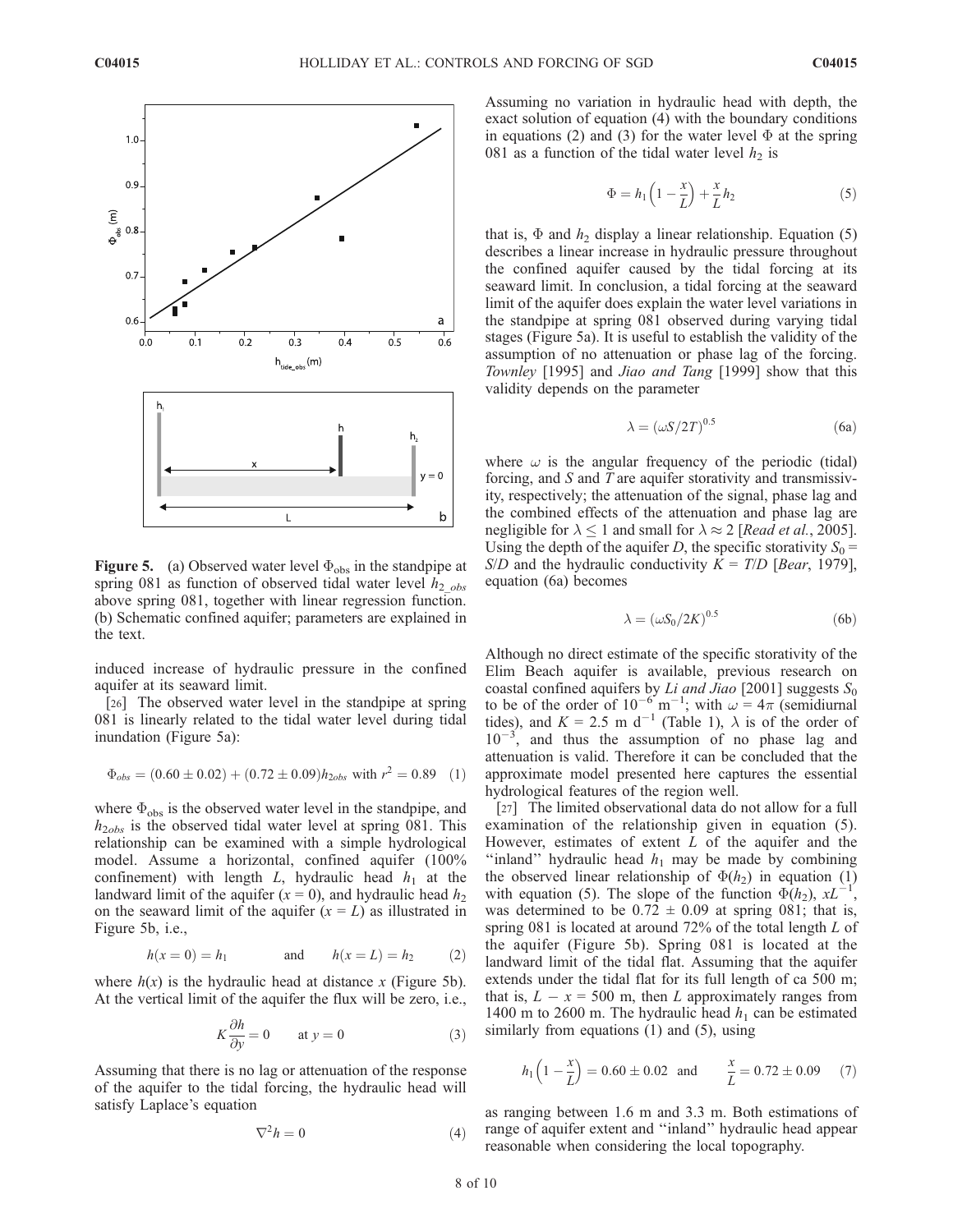

Figure 6. (a) Conceptual hydrogeological model for Elim Beach, north Queensland (modified from Stieglitz [2005]) and hydrological control of discharge at (b) low and (c) high tide. Arrows denote relative hydraulic pressure of the confined aquifer and tidal water pressure. The vertical scale in Figure 6a is of the order of tens of meters, and in Figures 6b and 6c, the vertical scale is of the order of meters.

[28] In addition to these geographic parameters of the aquifer system, it is interesting to obtain an orderof-magnitude estimate of the relative contribution of discharge of groundwater from the springs versus leakage through the confining layer in the intertidal zone. Applying Darcy's Law and assuming an average head difference of 0.5 m across the confining clay unit (Figure 4), which is of a thickness of the order of 0.1 m (Figure 2b) and a hydraulic conductivity of  $1.9 \times 10^{-8}$  m s<sup>-1</sup> (Table 1), the leakage per meter of shoreline of the 500 m wide intertidal zone is estimated at 2.8 L min<sup>-1</sup>. Thus leakage through the confining layer per 1 m of shoreline and discharge from breaches in the layer would contribute similar amounts to the total discharge. The total discharge from the approximately 5 km long shoreline would then be comparable to an annual recharge of 0.5 m y<sup>-1</sup> (50% of annual rainfall) over an area of 10  $\times$ 2 km<sup>2</sup>, which appears to be reasonable when considering the local geography and rainfall regime.

[29] In summary, an increase in aquifer pressure with rising tide and associated continued flux of groundwater from the confined aquifer when submerged at high tide is due to tidal forcing of the aquifer at its seaward extent.

#### 5.5. Conceptual Hydrogeological Model

[30] Combining the discussed observations, a conceptual model of the hydrogeological setting at Elim Beach can be established (Figure 6). The coral and clay units display properties of confining units across the Elim Beach tidal flat. However, for the confined aquifer to be connected to a recharge zone on land, the aquitard must extend inland. Although stratigraphic data are lacking for the inland regions, the derived palaeodepositional history suggests that the clay unit extends onshore of the present-day shoreline, as a result of a low-energy environment migrating landward with the transgressive shoreline during sea level change. In contrast, the coral unit does not extend onshore. It is likely